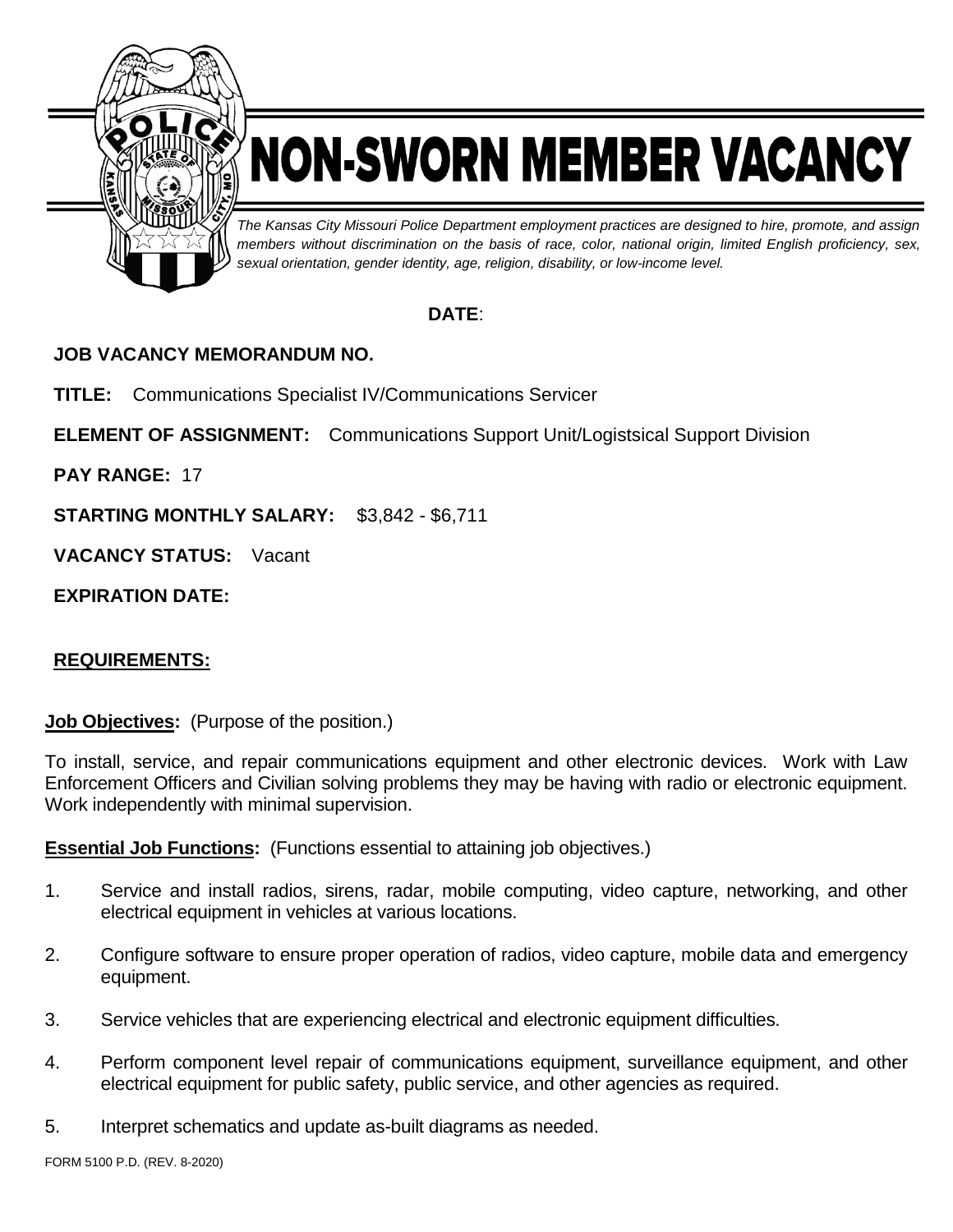- 6. Remove communications and other electrical equipment from destroyed or decommissioned vehicles. Recondition equipment for future utilization.
- 7. Clearly state service required and action taken in a work ticket. Create basic documents in Microsoft Word.
- 8. Maintain reliable and predictable attendance. Must have the ability to respond to emergencies when on call on a 24-hour basis, work overtime as needed, work weekends or holidays routinely, and perform shift work.
- 9. Must have the ability to work indoors or outdoors in extreme temperatures or weather conditions.
- 10. Assist in various other projects and assignments as required.
- 11. This class specification should not be interpreted as all inclusive. It is intended to identify the essential functions and requirements of this job. Incumbents may be requested to perform job-related responsibilities and tasks other than those stated in this specification. Any essential function or requirement of this class will function or requirement due to a disability as defined by the Americans with Disabilities Act (ADA) as amended by the Amendments Act of 2008 (ADAAA); and the Missouri Human Rights Act (MHRA).

**Job Standards:** (Minimum qualifications needed to perform essential functions.)

To successfully perform the essential functions of this position, the incumbent:

- possess a high school diploma or equivalent, have successfully completed a two-year curriculum in electronics communication or electronics engineering from an accredited program or military school, or have equivalent work experience;
- clearly express themselves in both written and oral formats;
- knowledge of basic electronics and communication electronics is required. At least 2 years of P25 land mobile radio system experience is preferred;
- proficiency with general purpose test equipment including, but not limited to communications service monitor, spectrum analyzer, antenna and cable analyzer, and multi-meter; and
- must have a current valid driver's license.

**Physical Requirements:** Position requires heavy lifting (over 50 pounds) occasionally, and lifting (up to 50 pounds) frequently. Low levels of exposure to hazardous materials and working conditions exist. Most work is performed indoors with occasional jobs outdoors in all weather conditions. Must have the ability to work in extreme temperatures and all types of weather conditions. Will work prolonged periods requiring standing, bending, reaching, kneeling, or lifting. Must have the dexterity to manipulate small parts in awkward positions such as under an automotive dashboard. Candidate must have the ability to distinguish color-coded electronic wiring for connectivity and have the ability to read the fine print on connections and terminals. Must have the ability to hear clearly enough to discern voice transmissions and distinguish signal quality of radio transmissions in a noisy environment.

**Job Location:** (Place where work is performed.)

Location varies by assignment from shop/lab environment to field work.